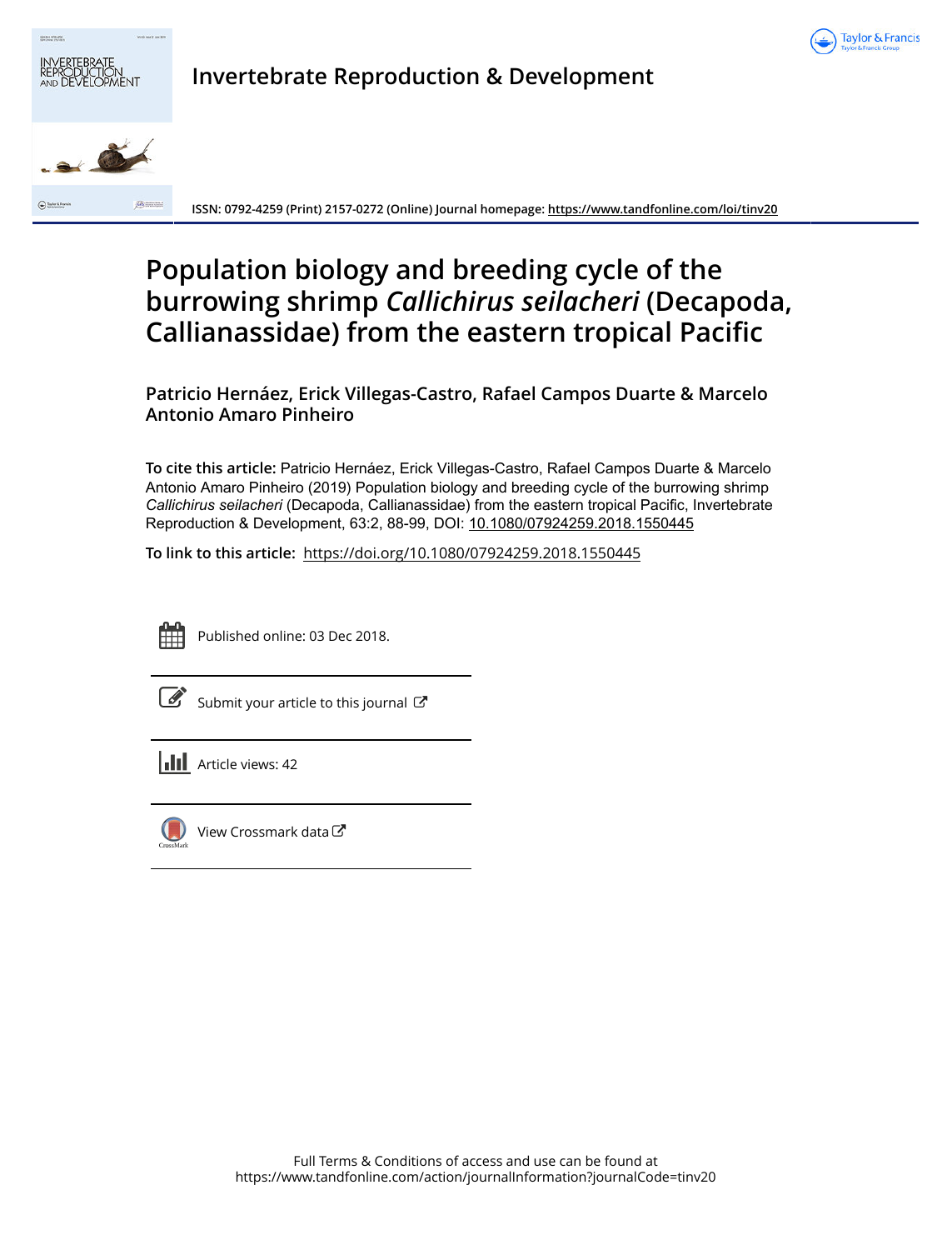# Population biology and breeding cycle of the burrowing shrimp Callichirus seilacheri (Decapoda, Callianassidae) from the eastern tropical Pacific

P[a](#page-1-0)tricio Hernáez D<sup>a[,b](#page-1-1)</sup>, Eri[c](#page-1-2)k Villegas-Castro<sup>c</sup>, Rafael Campos Duarte D<sup>[d](#page-1-3)</sup> and Marcelo Antonio Amaro Pinheiro<sup>b</sup>

<span id="page-1-3"></span><span id="page-1-2"></span><span id="page-1-1"></span>ªFacultad de Ciencias, Centro de Estudios Marinos y Limnológicos, Universidad de Tarapacá – UTA, Arica, Chile; <sup>b</sup>Instituto de Biociências, Grupo de Pesquisa em Biologia de Crustáceos – CRUSTA, Câmpus do Litoral Paulista, Universidade Estadual Paulista – UNESP, São Vicente, Brasil; <sup>c</sup> Centro de Investigación en Nutrición Animal – CINA, Ciudad de la Investigación, Universidad de Costa Rica – UCR, San José, Costa Rica; <sup>d</sup>Centro de Biologia Marinha, Universidade de São Paulo - USP, São Sebastião, Brasil

#### **ABSTRACT**

Year-round continuous reproduction in tropical regions is an established paradigm in marine ecology. In this study, we tested this paradigm using the ghost shrimp Callichirus seilacheri from the tropical eastern Pacific as a model species. We also examined size-frequency distribution, sex ratio, and recruitment cycle to contribute to the biological knowledge of this species. To this end, a total of 456 individuals of C. seilacheri were collected during 12 months of sampling. Population structure was symmetrical for both sexes, and the overall sex ratio did not differ from evenness. Males outnumbered females in smaller size classes, though, revealing a potential sex-dependent mortality in small individuals. The breeding pattern followed the well-marked seasonal regime of the region, with ovigerous females registered during the rainy season. While natural variation in the seawater temperature had no influence on reproduction of this species, changes in water salinity possibly triggered the appearance of egg-bearing females in the population. Recruitment occurred throughout the year but was more intense during the dry season, following the appearance of ovigerous females. The adaptability of the life cycle of C. seilacheri to the seasonal climate provides further evidence that reproduction in tropical species is not always continuous.

#### **ARTICLE HISTORY**

Received 27 September 2018 Accepted 16 November 2018

Tavlor & Francis Taylor & Francis Group

Check for updates

#### **KEYWORDS**

Population structure; sex ratio; reproduction; ghost shrimp; Orton's rule; triggering factors

# Introduction

<span id="page-1-16"></span><span id="page-1-14"></span>Continuous (year-round) reproduction in the tropics versus seasonal reproduction in temperate environments has been considered one of a few wellestablished paradigms in marine ecology (Sastry [1983](#page-12-0)). This generalization, known as Orton's rule (Orton [1920\)](#page-12-1), has been based on the statement that constant and elevated seawater temperatures characteristic of low latitude regions should favor continuous gonadal development and embryo production in the organisms living in these regions. Thorson ([1950](#page-12-2)) suggested that factors other than constant temperature, such as stable plankton productivity for larval food, should also be considered as possible ultimate factor leading to continuous reproduction in marine organisms. Subsequent revisions of the reproductive biology of marine species have provided support to Orton's rule (e.g. Giese and Pearse [1974](#page-11-0); Sastry [1983;](#page-12-0) Pearse et al. [1991;](#page-12-3) Clarke [1992](#page-11-1); and references therein). There are many exceptions, however, to this model, including various tropical species of invertebrates that do not

<span id="page-1-13"></span><span id="page-1-8"></span>exhibit the expected continuous reproductive pattern (e.g. ophiuroids: Hendler [1979;](#page-11-2) corals: Shlesinger and Loya [1985](#page-12-4); sea urchins: Cameron [1986](#page-11-3); decapods: Bauer [1992\)](#page-10-0).

<span id="page-1-15"></span><span id="page-1-12"></span><span id="page-1-10"></span><span id="page-1-7"></span><span id="page-1-6"></span><span id="page-1-5"></span><span id="page-1-4"></span>Although commonly related to temperate regions, seasonality of environmental factors can also be observed in tropical localities (Asnani [1993](#page-10-1); McKnight and Hess [2000\)](#page-12-5). For instance, in the eastern tropical Pacific from El Salvador to northern Panama, a clearly marked seasonal climate has been reported, with a dry tropical season from December to March/April followed by a rainy season from May to October/November (Amador et al. [2006](#page-10-2)). During the rainy season, the occurrence of intense rainfall decreases the salinity (from 33.1 to 9.8) of estuarine waters along the coast (Cortés [1997](#page-11-4); Hernáez et al. [2012](#page-11-5)), while during the dry season, the intensification of trade winds favors coastal upwelling (for details, see Brenes et al. [2003](#page-11-6); Kessler [2006\)](#page-12-6). During these upwelling events, occurring mostly from December to March, sea surface temperature drops from about 27–29°C to 20–22°C (Glynn et al. [1983;](#page-11-7) Jiménez [2001](#page-12-7)), with a subsequent increase in water salinity and primary production as a consequence of the strong northeast trade winds (Pennington et al. [2006](#page-12-8)). This suggests

<span id="page-1-11"></span><span id="page-1-9"></span><span id="page-1-0"></span>CONTACT Patricio Hernáez ۞ pahernaez@gmail.com **co** Centro de Facultad de Ciencias, Centro de Estudios Marinos y Limnológicos, Universidad de Tarapacá – UTA, Av. General Velásquez, 1775, Arica, Chile

<sup>© 2018</sup> Informa UK Limited, trading as Taylor & Francis Group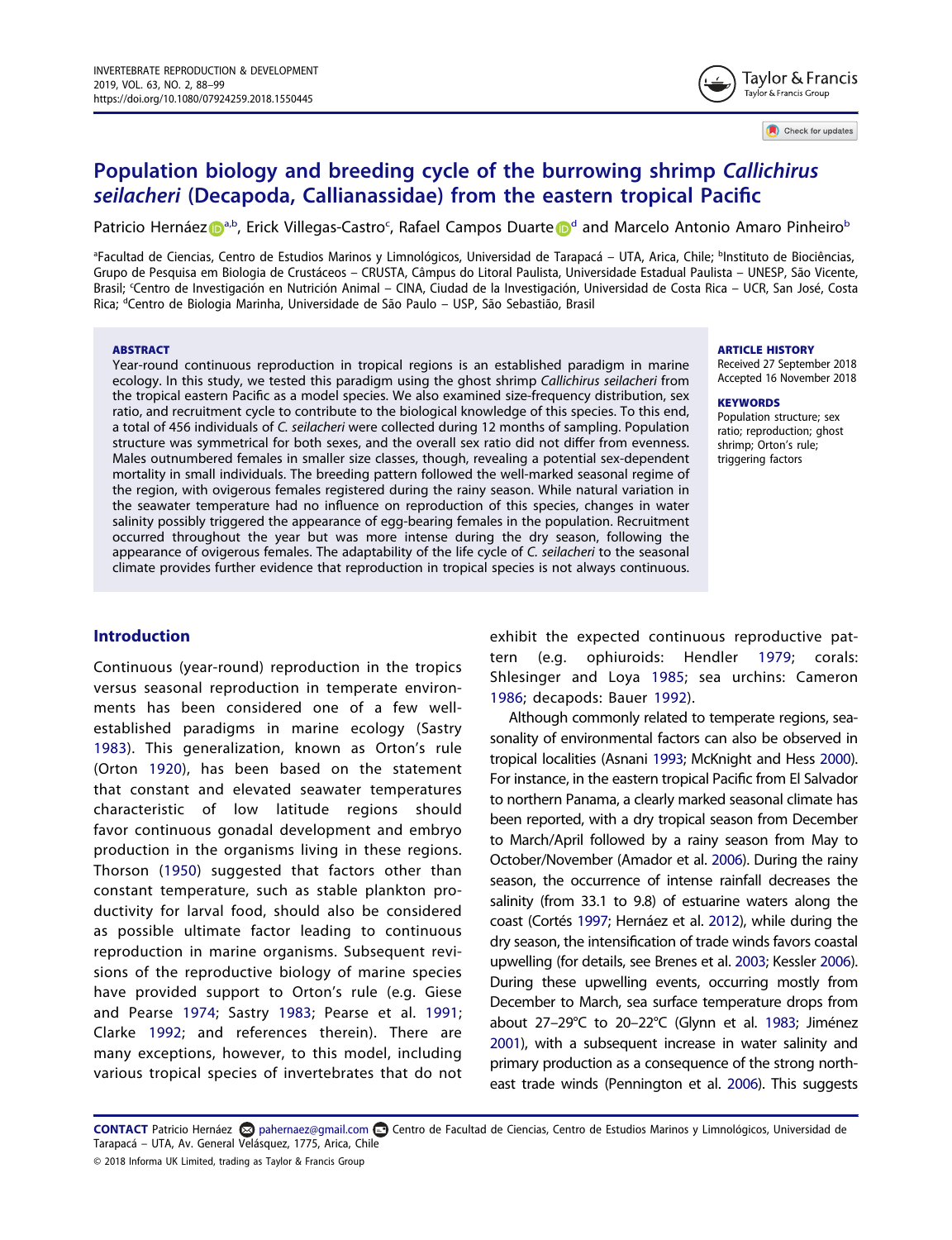that Orton's rule [\(1920\)](#page-12-1) might not necessarily apply to all tropical regions, in particular to the Pacific coast of Costa Rica, where the climatic conditions are expected to drive a seasonal reproductive pattern in marine invertebrates instead of a prolonged breeding strategy.

A recent study of the breeding cycle of the intertidal ghost shrimp Lepidophthalmus bocourti (A. Milne-Edwards, 1870) has confirmed discontinuous (=seasonal) reproduction of this species from the Pacific coast of Costa Rica, with ovigerous females appearing only during the rainy season (Hernáez et al. [2012\)](#page-11-5). This suggests that different environmental factors other than temperature, such as salinity and primary production, may play an important role in determining reproductive activity in tropical environments. Although this is a well-known statement, we still need more studies on the breeding patterns of tropical species to improve our understanding on what conditions may drive the different reproductive strategies in marine invertebrates.

<span id="page-2-1"></span><span id="page-2-0"></span>In this study, we are particularly interested in examining the reproductive biology of Callichirus seilacheri (Bott, 1955) (Callianassidae), one of the most abundant intertidal ghost shrimp species along the eastern tropical Pacific coast (Hernáez et al. [2015\)](#page-11-8). This species is distributed from the southern coast of Mexico to the central Pacific coast of Costa Rica (Ayón-Parente et al. [2014](#page-10-3); Hernáez et al. [2015\)](#page-11-8), where it forms dense aggregations in the intertidal zone of sandy beaches (Felder [2001\)](#page-11-9) and on tidal flats of estuarine areas (Hernáez et al. [2015](#page-11-8)). Interestingly, in Costa Rica C. seilacheri is harvested intensely (up to 1200 shrimps collected per day) by local fishermen and sold as bait for recreational fishing (Hernáez and Granda-Rodríguez [2015](#page-11-10)). This non-traditional fishery has intensified during the last decade due to the lack of employment opportunities for fishermen and the depletion of other traditional resources in the Pacific region of Costa Rica (e.g. penaeid, pandalid shrimps and coastal fish; Instituto Costarricense de Pesca y Acuicultura (Incopesca) [2006;](#page-12-9) Wehrtmann and Nielsen Munoz [2009](#page-12-10)).

<span id="page-2-9"></span><span id="page-2-7"></span><span id="page-2-6"></span><span id="page-2-5"></span><span id="page-2-3"></span><span id="page-2-2"></span>Although having considerable economic importance in many coastal communities in Central America, there is no available information about basic aspects of C. seilacheri life history, including population structure and reproductive biology, preventing the implementation of any sustainable management program for the conservation of this valuable decapod species. Two previous reports have provided information about the population biology and fecundity of C. seilacheri from northern Chile (Hernáez and Wehrtmann [2007;](#page-11-11) Hernáez et al. [2008](#page-11-12)), but a detailed morphological comparison between specimens from the Pacific coast of Central and South America demonstrated that the Chilean populations of C. seilacheri actually belong to Callichirus garthi (Retamal, 1975) (see Hernáez et al. [2015\)](#page-11-8).

Here, we examined the population biology (defined as population structure, sex ratio, breeding and recruitment cycle) of the ghost shrimp C. seilacheri from the Pacific coast of Costa Rica. Given the temporal variability in climatic and oceanographic conditions in this region (Amador et al. [2006](#page-10-2)), we expect a seasonal breeding and recruitment cycle in the C. seilacheri population, following the well-marked climatic regime of this tropical area. Additionally, we analyzed the fecundity (number of eggs) of this species and compared with data for other callianassid shrimps to better comprehend the reproductive strategies of these organisms. Therefore, this study provides valuable information about the life history of C. seilacheri and will be important to establish the baseline for future conservation protocols to regulate the stock and sustainability use of this valuable crustacean species.

### Materials and methods

#### Study area and shrimp sampling

Specimens of Callichirus seilacheri ([Figure 1\(a](#page-3-0))) were collected during monthly sampling from December 2011 to November 2012 in the intertidal zone at 'Mata de Limón' (09°55'12" N, 84°42'37" W), Pacific coast of Costa Rica [\(Figure 1\(b](#page-3-0))). The study site is a small and nearly flat area (~ 4 ha) exposed during low tide and composed primarily of fine sediment mainly originating from the Limón River [\(Figure 1\(c](#page-3-0))). We first established six linear transects perpendicular to the shoreline and separated by 80 m along the intertidal zone [\(Figure 1\(c\)](#page-3-0)). Then, we inspected the total area among transects (=4.49 ha =  $0.04 \text{ km}^2$ ) in search of burrow openings, from which we collected ghost shrimps using a hand-made 'yabby' pump (diameter  $= 55$  mm, length = 100 cm). This is an efficient method for sampling organisms from intertidal burrows (Rodrigues [1966](#page-12-11)), and was used to pump each burrow up to five times. To obtain representative sample sizes for each month, we inspected all visible burrow holes in the sampling area since shrimp abundance at this site was relatively low (mean  $\pm$  $SD = 0.6 \pm 0.47$  burrows/m<sup>2</sup>) (P. Hernáez unpubl. data).

<span id="page-2-8"></span><span id="page-2-4"></span>Entrances to the burrows constructed by C. seilacheri are easy to identify at the surface of the beach because of their typical volcano shape ([Figure 1\(a](#page-3-0)) insert). Shrimp sampling was conducted in the morning when the temperature is milder because during hightemperature periods individuals tend to stay deeper in the burrow and, thus, out of reach of the pumping instrument (Hernáez and João [in press\)](#page-11-13). Once collected, each shrimp was carefully rinsed with seawater, placed in a plastic bag and preserved in 80% ethanol until further examination at the laboratory. Additionally, the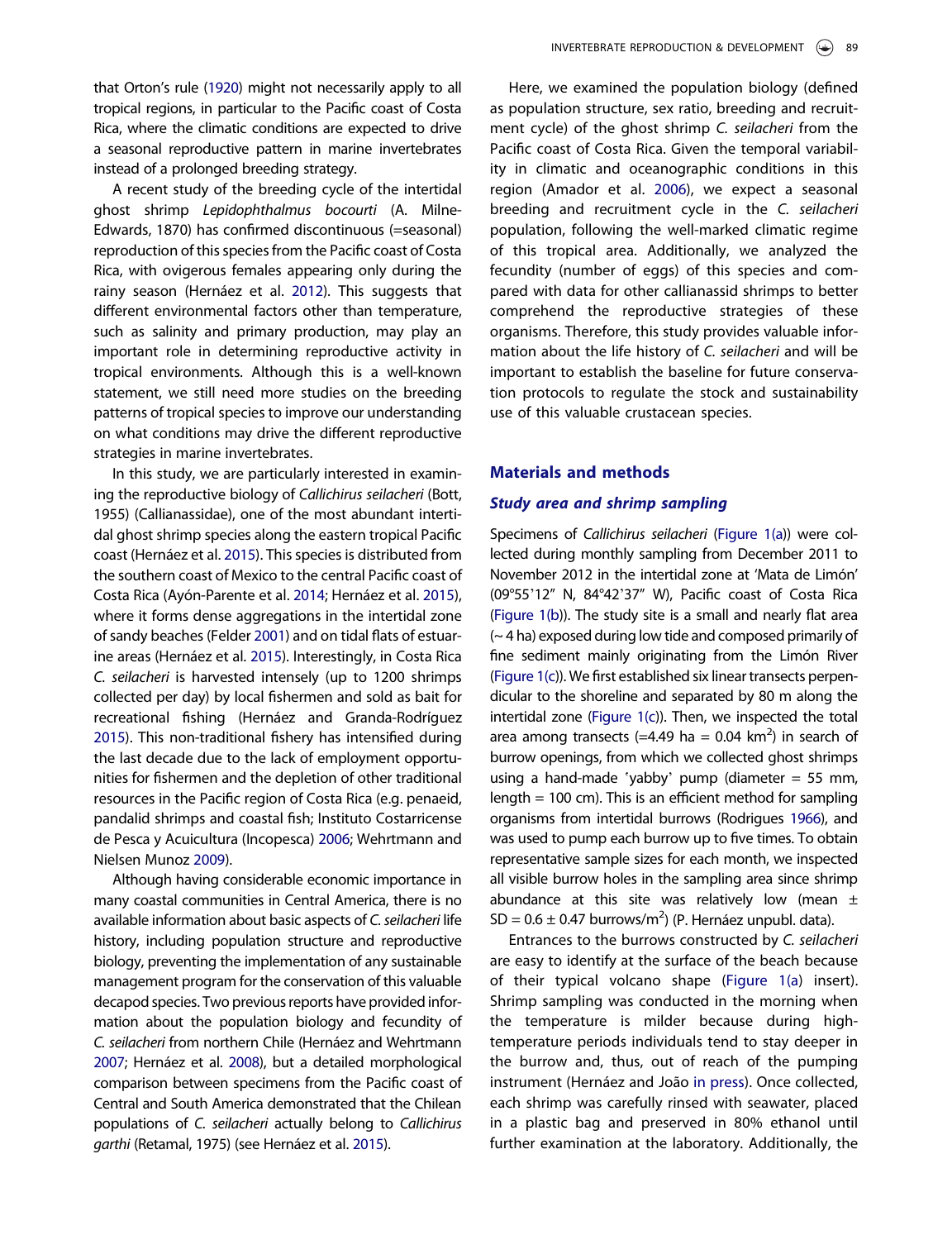<span id="page-3-0"></span>

Figure 1. (a) Dorsal view of both male and female Callichirus seilacheri, scale bar = 1 cm; (b) geographic position of the study area of the Pacific coast of Costa Rica; (c) white enclosed area showing the intertidal zone at 'Mata de Limón' beach from which specimens of C. seilacheri were collected. The indented figure shows a burrow opening of C. seilacheri at the sampling site, scale bar  $= 5$  mm.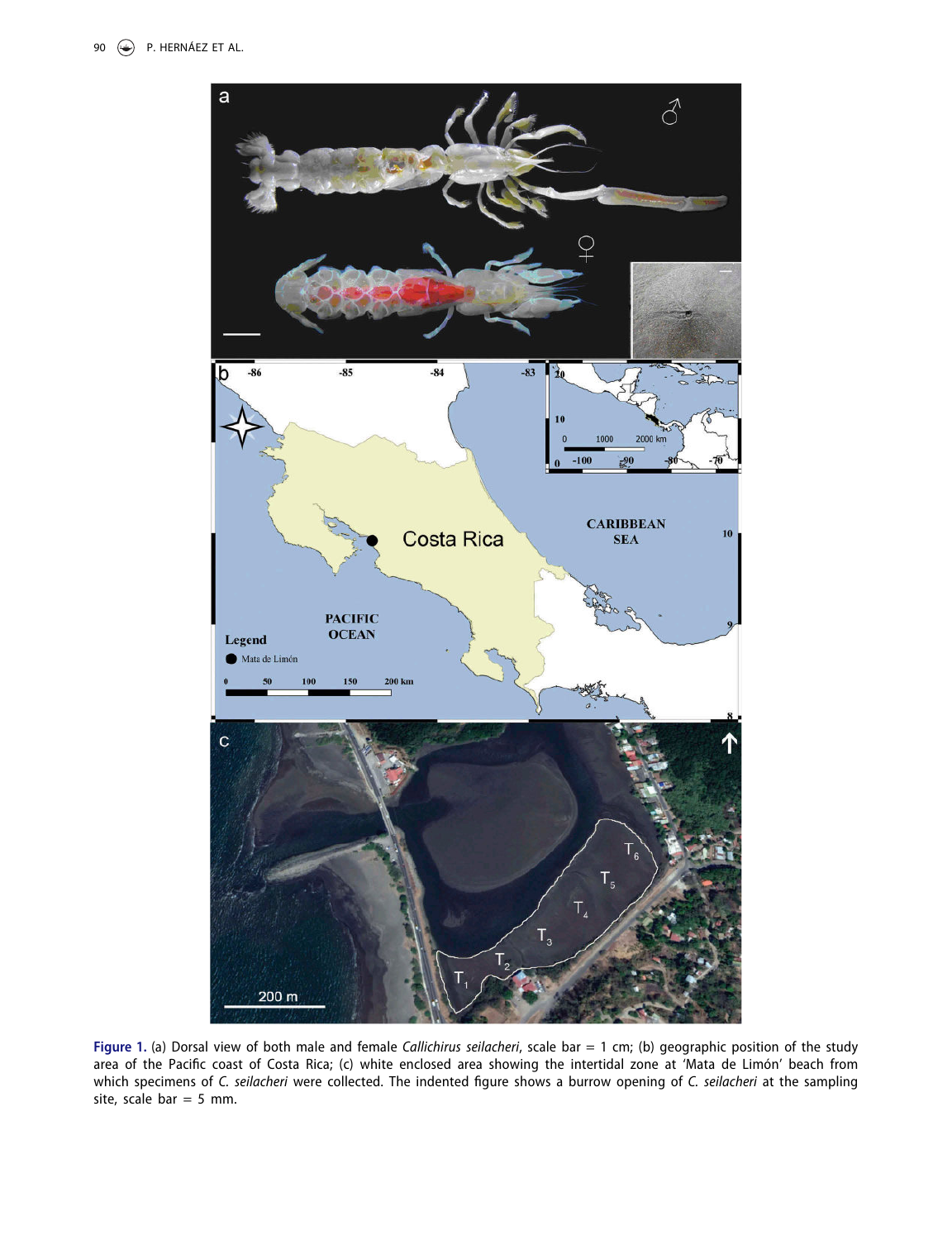monthly surface seawater temperature (SWT,  $\pm$  0.1 °C) and salinity (Practical Salinity Scale) at the sampling site were recorded by a data logger (HOBO® U24-002-C). Part of the material analyzed in this study was deposited in the Museo de Zoología, Universidad de Costa Rica, Costa Rica (MZUCR 3337–01).

<span id="page-4-2"></span>In the laboratory, each shrimp was sexed according to the morphology of the first pair of pleopods; Bisegmented in males and tri-segmented in females (Hernáez et al. [2018](#page-11-14)). Individuals were also classified as juveniles or adults based on the presence/absence of extremely asymmetric first chelipeds, which become larger and more massive in adult males but not in females or juveniles of both sexes, and the presence of coloured ovaries in adult females (orange or dark red ovaries, depending on the stage of development – Hernáez et al. [2015](#page-11-8), [2018](#page-11-14)). Additionally, females were classified as brooding or non-brooding according to the presence or absence of embryos carried beneath the abdomen, respectively. Developing eggs of ovigerous females were classified into three stages: 'stage I', characterized by rounded eggs with uniform yolk and no visible eye pigments; 'stage II', ovoid eggs with elongated and barely visible eye pigments; 'stage III', ovoid eggs carrying embryos with fully developed eyes and free abdomen. We used a stereomicroscope (Olympus® SZ 61) equipped with a graduated ocular micrometer to measure the cephalothorax length (CL, distance from the postorbital margin to the posterior margin of cephalothorax).

# Sexual dimorphism, population structure, and sex-ratio

The occurrence of sexual dimorphism in C. seilacheri was evaluated by comparing CL values between sexes using a t-test, since distribution was normal and variances of the two groups being compared were homogenous. To examine the overall size frequency distribution of the sampled population, we constructed size–frequency histograms based on CL measurements for each sex, using 1 mm size classes and including the frequency of brooding females. The normal components of each histogram were separated by the Bhattacharya method and confirmed by NormSep routine (see FiSAT software – Gayanilo et al. [1996\)](#page-11-15), with the identification of each modal component and the calculation of mean values for each cohort.

<span id="page-4-4"></span><span id="page-4-1"></span>Sex ratio along ontogeny was analyzed for C. seilacheri to verify whether the ratio between sexes varied according to shrimp size and differed from the natural ratio (1:1) (Wenner [1972](#page-12-12)). For this purpose, sex ratio was estimated as the number of males divided by the total number of <span id="page-4-5"></span>individuals in each size class (1 mm) and was tested for deviations from an expected 1:1 sex ratio using a binomial test (Wilson and Hardy [2002\)](#page-12-13). For this analysis, we considered 10 or more shrimps in each size class as an adequate sample size to calculate accurate sex-ratios. In case this condition was not fulfilled, shrimps were pooled into a subsequent or preceding size class until attaining the minimal number of individuals to ensure meaningful statistical analysis.

#### Breeding and recruitment pattern

The climatic regime of the Pacific coast of Costa Rica can be divided into a dry tropical season from December to March/April and rainy season from May to October/November (Amador et al. [2006](#page-10-2)). Based on this, we first divided the annual cycle into four different periods ('early dry season', from December to January; 'late dry season', from February to April; 'early rainy season', from May to July; and 'late rainy season', from August to November) and estimated the proportion of both ovigerous females and recruits of C. seilacheri for each period. The proportion of ovigerous females was calculated as the number of females carrying eggs beneath the abdomen relative to the total number of females (excluding those juveniles), whereas the proportion of recruits as the number of shrimps below 7.9 mm CL relative to the total number of shrimps. This threshold value was determined using the  $10<sup>th</sup>$ percentile obtained from the overall size frequency distribution. Accordingly, the proportion of juveniles and adults in each period was also calculated. All the calculated proportions were compared separately among periods using chi-square tests and the Marascuilo procedure ( $\alpha$  = 0.05) to verify possible contrasts between and within multinomial proportions (Marascuilo and McSweeney [1977\)](#page-12-14).

<span id="page-4-6"></span><span id="page-4-3"></span><span id="page-4-0"></span>The average of seawater temperature and salinity were compared among periods using a one-way ANOVA, since there was a normal distribution and homogeneous variances among groups (Zar [2010](#page-12-15)). When there was a significant difference ( $p < 0.05$ ), a Tukey 'a posteriori' test (Zar [2010\)](#page-12-15) was used to establish the similarity between each pair of periods. The relationship between the surface seawater temperature (SWT) and salinity on the breeding pattern of ghost shrimps (here defined as the number of ovigerous females in each monthly sample) was evaluated through a negative binomial regression analysis, a common type of distribution used to model over-dispersed count data, in which the number of failure events do not tend to be infinite (Cameron and Trivedi [1998\)](#page-11-16). We first performed a negative binomial regression analysis considering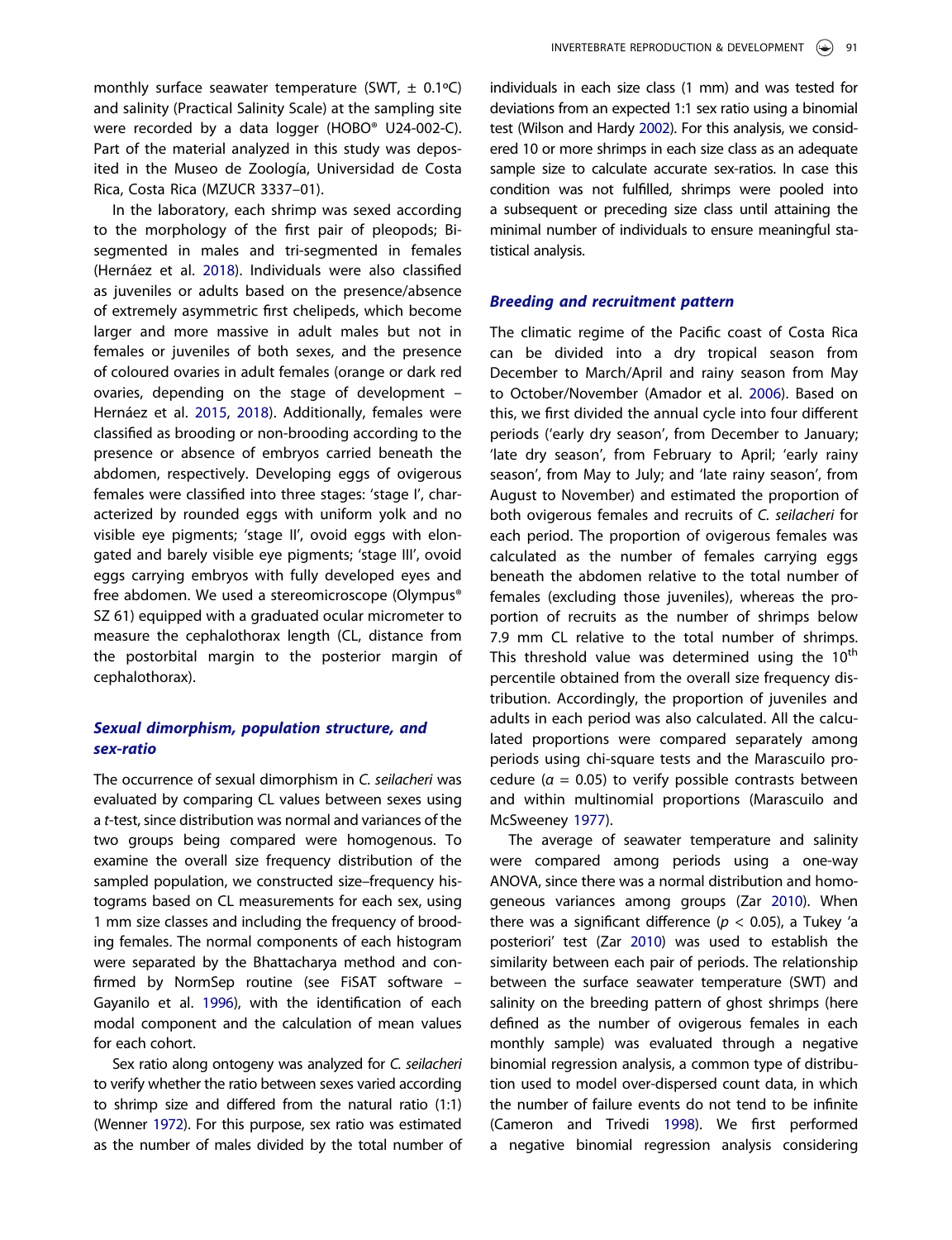both SWT and salinity as predictor variables. If one of the variables did not contribute significantly to model fitting, we reduced the model using a single predictor variable.

#### Reproductive parameters

<span id="page-5-2"></span><span id="page-5-0"></span>A total of 30 egg-bearing females were found during the study period, 24 of which carried embryos in the early stage (stage I), two in Stage II and four in Stage III. Since there is a considerable egg loss during the incubation of embryos in decapods (Kuris [1991\)](#page-12-16), only females carrying embryos in the early stage were used to estimate the size-specific fecundity (NE, number of eggs) relationship in C. seilacheri. The total egg mass of brooding females was removed from the pleopods, counted and a random sample of 20 eggs per individual was separated for obtaining measurements of the long and short axis of each egg using a stereomicroscope equipped with a calibrated ocular micrometer. Egg volume (EV) was calculated using the formula proposed by Turner and Lawrence [\(1979\)](#page-12-17) based on the volume of an ellipsoid: EV =  $1/6$ (EL\*EW\*2π), where EL = egg length and EW  $=$  egg width. The relationship between both egg number and egg volume and female size were assessed by regression analysis using a logtransformed version of the power function (allometric model:  $log Y = log a + b * log X$ , where a is the intercept and b is the slope), with previous outliers removed by Studentized residuals' method. According to Somers ([1991](#page-12-18)), fecundity and body size represent two different dimensions (volumetric vs. linear, respectively) and the theoretical slope of a size-specific fecundity relationship based on an allometric model should be approximately 3. Conversely, when slope values differ from 3, it is assumed that there is a lack of a simple volumetric relationship. Considering the above information, the slopes of the NE x CL and EV x CL relationships were compared with the theoretical value by independent Student's t–tests (Zar [2010\)](#page-12-15).

# <span id="page-5-1"></span>**Results**

# Sexual dimorphism, population structure, and sex-ratio

A total of 456 individuals of Callichirus seilacheri were collected during the study period, of which 234 (51.3%) were males and 222 (48.7%) females. Male CL ranged from 2.9 to 17.8 mm (mean  $\pm$  SD; 11.1  $\pm$  2.8 mm) and females from 5.2 to 18.4 mm (11.7  $\pm$  2.7 mm). Females, on average, were significantly larger than males  $(t = -2.42, df = 454, p = 0.016)$ , denoting a slight sexual dimorphism with respect to body size. The size structure of the overall population was symmetric (mean = median) for both males and females, revealing the presence of three cohorts [\(Figure 2\(a,b\)](#page-6-0)). For males, the average CL for each cohort was 8.7, 10.7, and 13.1 mm, whereas for females the averages were, 9.0, 11.6 and 13.7 mm. Most of the individuals (73% of males and 72% of females) were distributed between the size classes of 8.1 and 14.0 mm CL (Figure  $2(a,b)$ ), while the ovigerous females were between 12.2 and 17.2 mm CL  $(14.6 \pm 1.4 \text{ mm})$ .

The overall sex ratio did not differ significantly from evenness (males: females = 0.92: 1.00;  $\chi^2$  = 1.72, p > 0.05). However, males were more abundant than females in the smallest size class (< 5.0 mm) and between 10.1 and 15.0 mm, while in intermediate classes (between 5.1 and 10.0 mm) the sex ratio was female-biased ([Figure 2\(c](#page-6-0))).

# Environmental parameters and dynamics of reproduction and recruitment

During the dry season, the surface seawater temperature ranged from 28.1  $\pm$  0.7°C to 30.9  $\pm$  0.3°C, and salinity between 24.5  $\pm$  1.2 psu and 33.6  $\pm$  0.9 psu in early and late periods, respectively. By contrast, the variation of surface seawater temperature and salinity during both periods of the rainy season ranged from 30.5  $\pm$  1.1°C and 31.0  $\pm$  2.1°C, and between 13.7  $\pm$  0.96 psu and 23.7  $\pm$  0.88 psu, respectively ([Figure 3\(a\)](#page-7-0)). No statistically significant differences were detected between the average surface seawater temperature from the different periods (one-way ANOVA:  $F = 1.38$ ,  $df = 3$ ,  $p = 0.319$ ), whereas salinity showed significant differences between periods (oneway ANOVA:  $F = 6.65$ ,  $df = 3$ ,  $p = 0.015$ ) ([Figure 3\(a\)](#page-7-0)). Salinity reached a greater average value during both periods of the dry season than during the rainy season periods (a posteriori least significant difference, Tukey test,  $p < 0.05$ ) ([Figure 3\(a](#page-7-0))).

Brooding females ( $n = 30$ ) were found exclusively during the rainy season (from May to November), being more common during the late period of the season, when they comprised 23.5% of the adult female population (Marascuilo test:  $M = 0.07$ ,  $p > 0.05$ , [Figure 3\(b](#page-7-0))). Recruits  $(n = 46,$  of which 29 were males and 17 females) were found throughout the study period but their proportion was significantly lower during the early period of the rainy season when compared to others (Marascuilo test:  $p < 0.05$ , [Figure 3\(c\)](#page-7-0)).

The abundance of ovigerous females in the population was negatively correlated with the annual oscillation of salinity (model containing only salinity as predictor variable:  $r^2 = 0.510$ ,  $p = 0.001$ ), but not with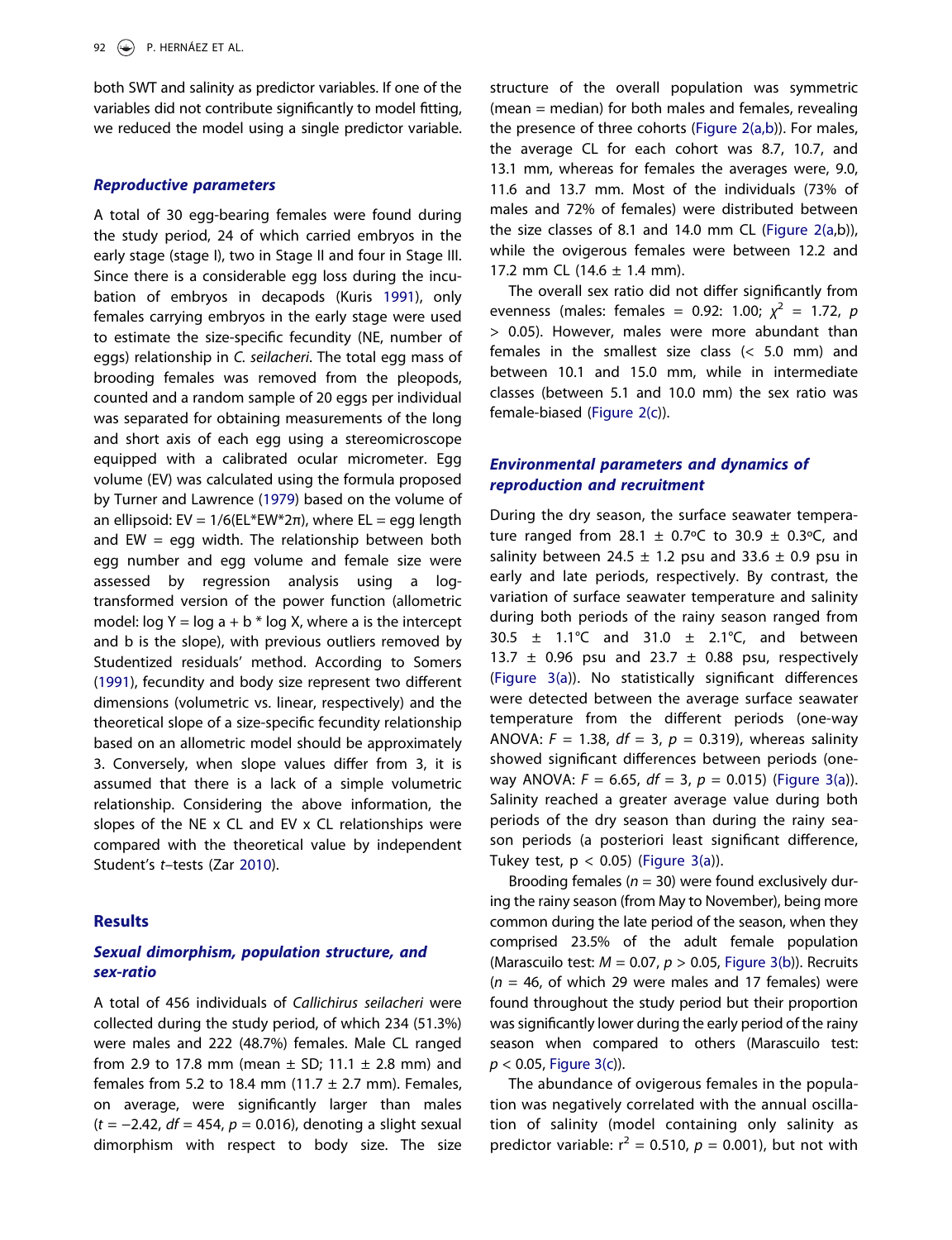<span id="page-6-0"></span>

Figure 2. Size-frequency distribution for males (a) and females (b) of the intertidal ghost shrimp Callichirus seilacheri with the identification of each modal component. The sample size for both sexes is shown in each histogram. Sex ratio as a function of size of the sampled population at 'Mata de Limón' (c), Pacific coast of Costa Rica. In (c), the black circle indicates a deviation from a 1:1 sex ratio.

surface seawater temperature ( $p = 0.98$ ) ([Figure 4\)](#page-7-1). Brooding females appeared in the population when the salinity of seawater dropped during the rainy season, being totally absent when salinity reached a value >24 ([Figure 4](#page-7-1)).

#### Reproductive parameters

Fecundity in C. seilacheri varied between 336 and 7725 eggs (mean  $\pm$  SD; 2387  $\pm$  1620 eggs) and was positively correlated with female size ( $r = 0.78$ ,  $p < 0.001$ ). Female CL explained 90% of the observed variation in C. seilacheri fecundity [\(Figure 5\(a](#page-7-2))). The estimated slope for the logtransformed size-specific fecundity values indicated positive allometry, being significantly different from three ( $b = 7.77$ ,  $t = 7.41$ ,  $p < 0.001$ ) and emphasizing the absence of a simple volumetric relationship between the number of eggs and cephalothorax length. The length of eggs in the first developmental stage (stage I) ranged from 0.54 to 0.97 mm (0.71  $\pm$  0.098 mm), and its volume between 0.099 and 0.194 (0.148  $\pm$  0.028 mm<sup>3</sup>). Egg volume was positively correlated with female size  $(r = 0.76, p < 0.01)$  and female CL explained 58% of the observed variability in egg volume [\(Figure 5\(b](#page-7-2))). The estimated slope for the relationship between the egg volume and female size indicated negative allometry, being significantly different from the theoretical value of 3.0 ( $b = 1.31$ ,  $t = -6.90$ ,  $p < 0.001$ ), which confirms that female size did not limit the increase of egg volume.

### **Discussion**

Female Callichirus seilacheri attained, on average, a larger body size than males, which confirms the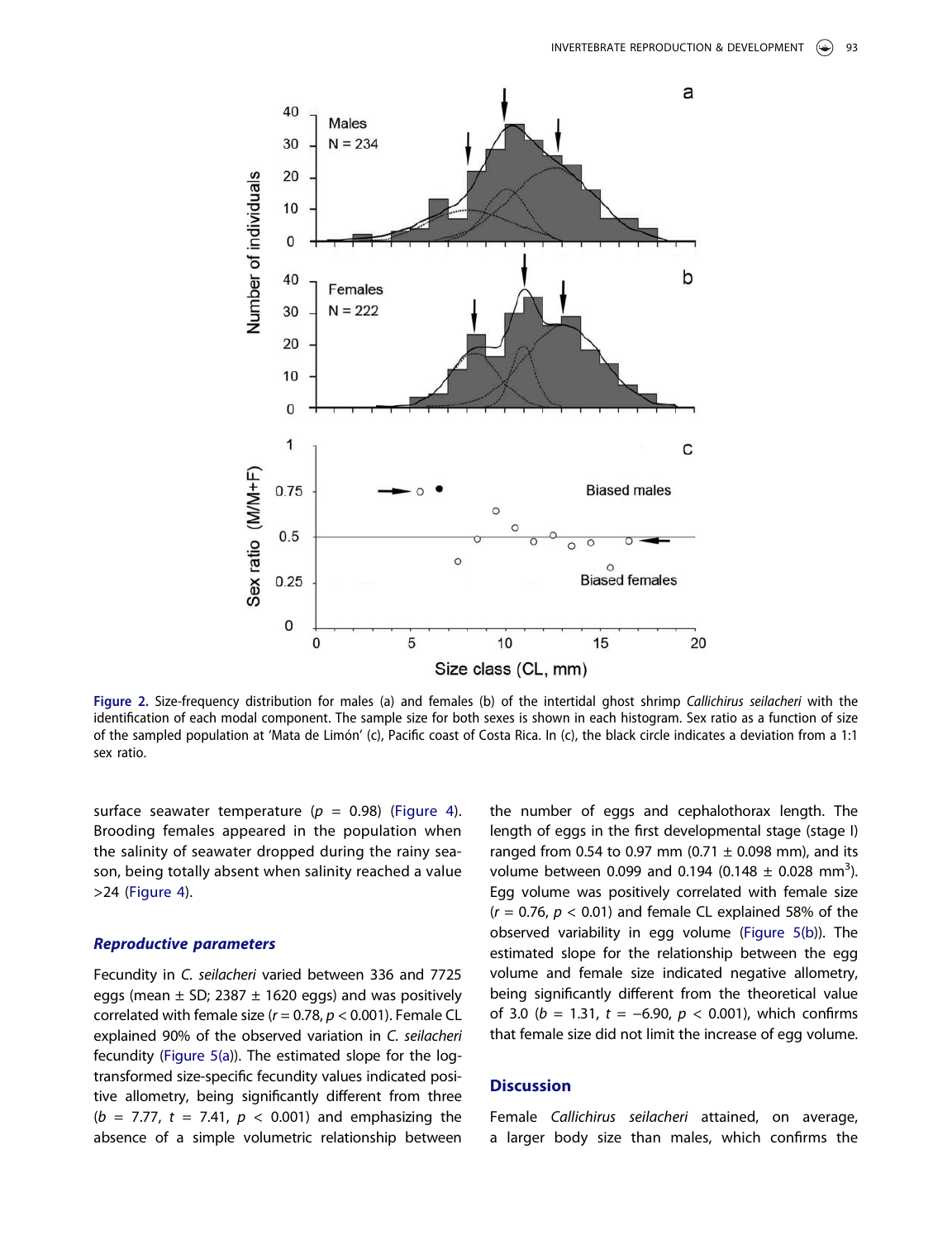<span id="page-7-0"></span>

**Figure 3.** Seasonal variation in the (a) mean  $(\pm$  SD) seawater surface temperature (SWT) and salinity; (b) the percentage of ovigerous females, and (c) the percentage of recruits, juveniles and adults of the ghost shrimp Callichirus seilacheri at 'Mata de Limón' during dry and rainy seasons.

<span id="page-7-1"></span>

Figure 4. Relationship between ovigerous females of Callichirus seilacheri at 'Mata de Limón' and water salinity. The black curve was fitted through negative binomial regression analysis considering the monthly count of brooding females and salinity as dependent and independent variables, respectively. The grey curves indicate the 95% confidence interval around the adjustment.

<span id="page-7-5"></span><span id="page-7-4"></span>trend reported for other callianassid shrimps (e.g. Biffarius filholi [A. Milne-Edwards, 1878]: Berkenbusch and Rowden [2000;](#page-10-4) Callichirus major [Say, 1818]: Botter-Carvalho et al. [2007](#page-10-5); Lepidophthalmus siriboia Felder

<span id="page-7-2"></span>

Figure 5. Size-specifi<sup>c</sup> fecundity relationships using either the number of eggs (a) or their volume (b), based on 24 ovigerous females of the ghost shrimp Callichirus seilacheri at 'Mata de Limón'. The cephalothorax length of each female was used as a proxy of size. In (a), outliers (open circles) are included in the graph but not considered in regression analysis. In (b), the linear regression equation was obtained by previously logtransforming both variables.

<span id="page-7-7"></span><span id="page-7-6"></span><span id="page-7-3"></span>and Rodrigues [1993](#page-11-17): Rosa Filho et al. [2013](#page-12-19)). The sexual dimorphism observed in C. seilacheri might be related to: (i) the predominance of a particular mating system within the Callianassidae in which there is no mate guarding of females by males before or after copula; and/or (ii) the existence of sexual differences in the amount of energy invested in body growth. Many studies have described the existence of a close relationship between sexual dimorphism and the mating system in caridean shrimps (see Correa and Thiel [2003;](#page-11-18) Bauer [2004](#page-10-6)), but such information is virtually non-existent for callianassid shrimps. In many caridean shrimp species in which males are smaller than their female partner, copulatory behavior is brief because the male cannot monopolize the female during mating. In Callianassidae, there is a single study presenting experimental evidence of an extremely brief (i.e. extending no more than two minutes) pre and post-copulatory behavior in Nihonotrypaea harmandi (Bouvier, 1901), a species in which females are larger than males (Tamaki et al. [1997\)](#page-12-20). In addition, in many decapods, females appear to invest more energy into somatic growth than males to ensure high offspring production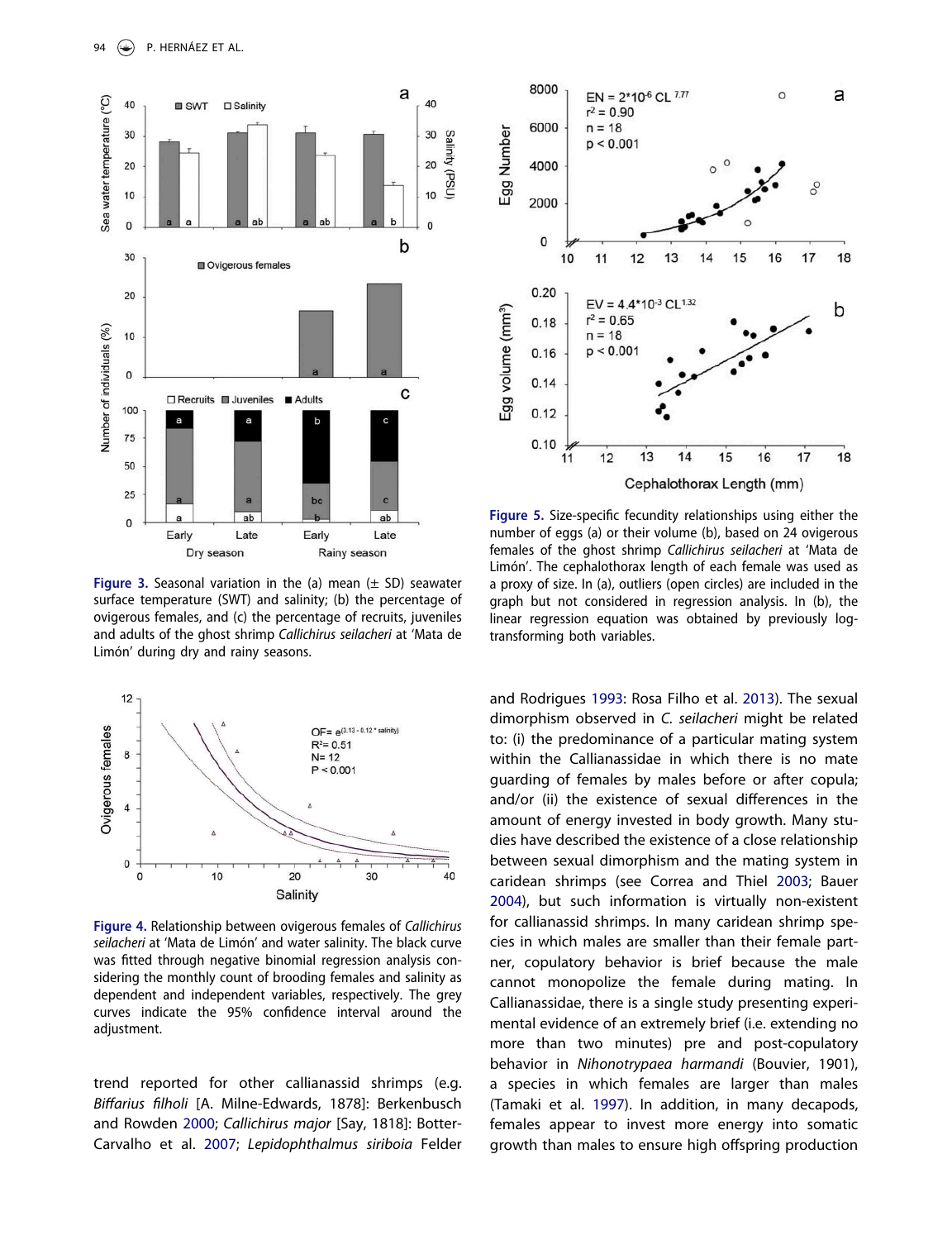<span id="page-8-19"></span><span id="page-8-12"></span><span id="page-8-6"></span><span id="page-8-0"></span>(Andersson [1994](#page-10-7)). This assumption is supported by our results and also by the fact that female body size meaningfully explains brood size in most decapod groups (e.g. Corey and Reid [1991](#page-11-19); Hines [1991](#page-11-20); Reid and Corey [1991;](#page-12-21) Hernáez and Palma [2003\)](#page-11-21). Finally, males of callianassids are usually smaller than females probably because they invest heavily in hypertrophied chelipeds, which are used as armament against other potential competitors during mating (Shimoda et al. [2005](#page-12-22)) or to defend their territory (Rodrigues and Höld [1990\)](#page-12-23). Unfortunately, our observations do not allow further conclusions about what reasons could explain the observed sexual dimorphism in C. seilacheri and only additional experiments about the mating strategies used by shrimps would clarify such points.

<span id="page-8-18"></span>The population of C. seilacheri at Mata de Limon during the study period consisted mainly of juveniles (55%) and adults (34%), with few recruits (11%). Juveniles were especially abundant during both dry season sub-periods, whereas adults predominated during the two subsequent rainy periods, suggesting high seasonality in the structure of the sampled population. This can be explained probably by: (i) the entry of new individuals into the population mainly during the dry season, which corresponds to the larvae produced during the breeding period occurring in the previous season; and/or (ii) be related to temporal changes in the vertical distribution of shrimps within the gallery (mainly adult shrimps), which would make capture by our sampling pump difficult because individuals are located deeper in the burrow (for further discussion on this see Hernáez et al. [2008;](#page-11-12) Dworschak [2015\)](#page-11-22).

<span id="page-8-17"></span><span id="page-8-16"></span><span id="page-8-11"></span><span id="page-8-10"></span><span id="page-8-9"></span><span id="page-8-4"></span>In Mata de Limón, the overall population of C. seilacheri had an unbiased sex ratio, without statistical differences between the frequency of males and females. This result agrees with the expected pattern under Fisher's theory where natural selection favours an equal frequency of males and females (Fisher [1930\)](#page-11-23). However, despite the absence of a significant difference in sex ratio, males outnumbered females during the study period. This finding contradicts the general trend of femalebiased sex ratio observed in many ghost shrimp species (Lepidophthalmus louisianensis [Schmitt, 1935]: Felder and Lovett [1989](#page-11-24); Sergio mirim [Rodrigues [1966\]](#page-12-11): Pezzuto [1998;](#page-12-24) Lepidophthalmus sinuensis Lemaitre and Rodrigues, 1991; Nates and Felder [1999](#page-12-25); Callichirus garthi: Hernáez and Wehrtmann [2007](#page-11-11); Trypaea australiensis Dana, 1852: Butler et al. [2009\)](#page-11-25). We speculate that the unbiased sex ratio observed in our study may be associated with the absence of sex-specific differences in mortality rates along the lifespan of C. seilacheri individuals. This suggests that shrimp mortality by fishing does not specifically affect one of the sexes, which indirectly will facilitate the management of C. seilacheri as a bait resource.

<span id="page-8-15"></span><span id="page-8-8"></span><span id="page-8-7"></span><span id="page-8-5"></span><span id="page-8-3"></span>Many different authors have provided support for Orton's rule (Orton [1920](#page-12-1)) showing for many invertebrates that the constant and high seawater temperatures of tropical regions favor embryo production throughout the year (e.g. Thorson [1950;](#page-12-2) Giese and Pearse [1974](#page-11-0); Sastry [1983;](#page-12-0) Pearse et al. [1991;](#page-12-3) Clarke [1992](#page-11-1) and references therein). Some studies on tropical decapods have corroborated this rule, showing that most of them breed continuously throughout the year or exhibit extended breeding seasons (e.g. Caridea: Bauer [1989;](#page-10-8) Anomura: Martinelli et al. [2002](#page-12-26); Penaeoidea: Costa and Fransozo [2004](#page-11-26); Brachyura: Litulo et al. [2005](#page-12-27)) compared to species from higher latitudes in which reproduction is restricted to short periods of time (e.g. Brachyura: Antezana et al. [1965](#page-10-9); Penaeoidea: Crocos and van der Velde [1995](#page-11-27); Caridea: Company and Sardà [1997](#page-11-28); Anomura: Palma and Arana [1997](#page-12-28)). Nevertheless, contrary to Orton's rule, our results provide evidence that reproduction in tropical species is not always continuous. The emergence of egg bearing-females in the C. seilacheri population only during the rainy season clearly indicates that reproductive periodicity in this species is seasonal and strongly correlated with the climatic conditions of the eastern tropical Pacific, as mentioned in other recent studies conducted in the same region (Hernáez et al. [2012;](#page-11-5) Hernáez and Wehrtmann [2014](#page-11-29)). Most importantly, the relative stability of the seawater temperature in the region did not induce constant egg production in this species, which undoubtedly changes the importance of this parameter as being the main driving factor regulating the reproduction of marine invertebrates in tropical regions. In fact, our results suggest that oscillations in the seawater salinity may play an important role in the activation of reproduction in C. seilacheri.

<span id="page-8-14"></span><span id="page-8-13"></span><span id="page-8-2"></span><span id="page-8-1"></span>For species breeding seasonally, reproduction is usually triggered by an abrupt change in some environmental factor (Sastry [1983](#page-12-0)). For instance, the onset of the reproductive period in many species inhabiting temperate waters from the Chilean coast occurred when the temperature of seawater declines during winter (e.g. Antezana et al. [1965;](#page-10-9) Arana and Tiffou [1970](#page-10-10); Bahamonde et al. [1986](#page-10-11); Wolff and Cerda [1992](#page-12-29); Lardies et al. [2004](#page-12-30)). Conversely, on the Pacific coast of Central America reproduction of two tropical decapods is activated when seawater salinity (Hernáez et al. [2012](#page-11-5)) or temperature (Hernáez and Wehrtmann [2014\)](#page-11-29) declines dramatically. In Mata de Limón, the seawater surface temperature was relatively stable throughout the year (coefficient of variation  $= 6.2\%$ ), which, in our view, indicates that temperature should not be considered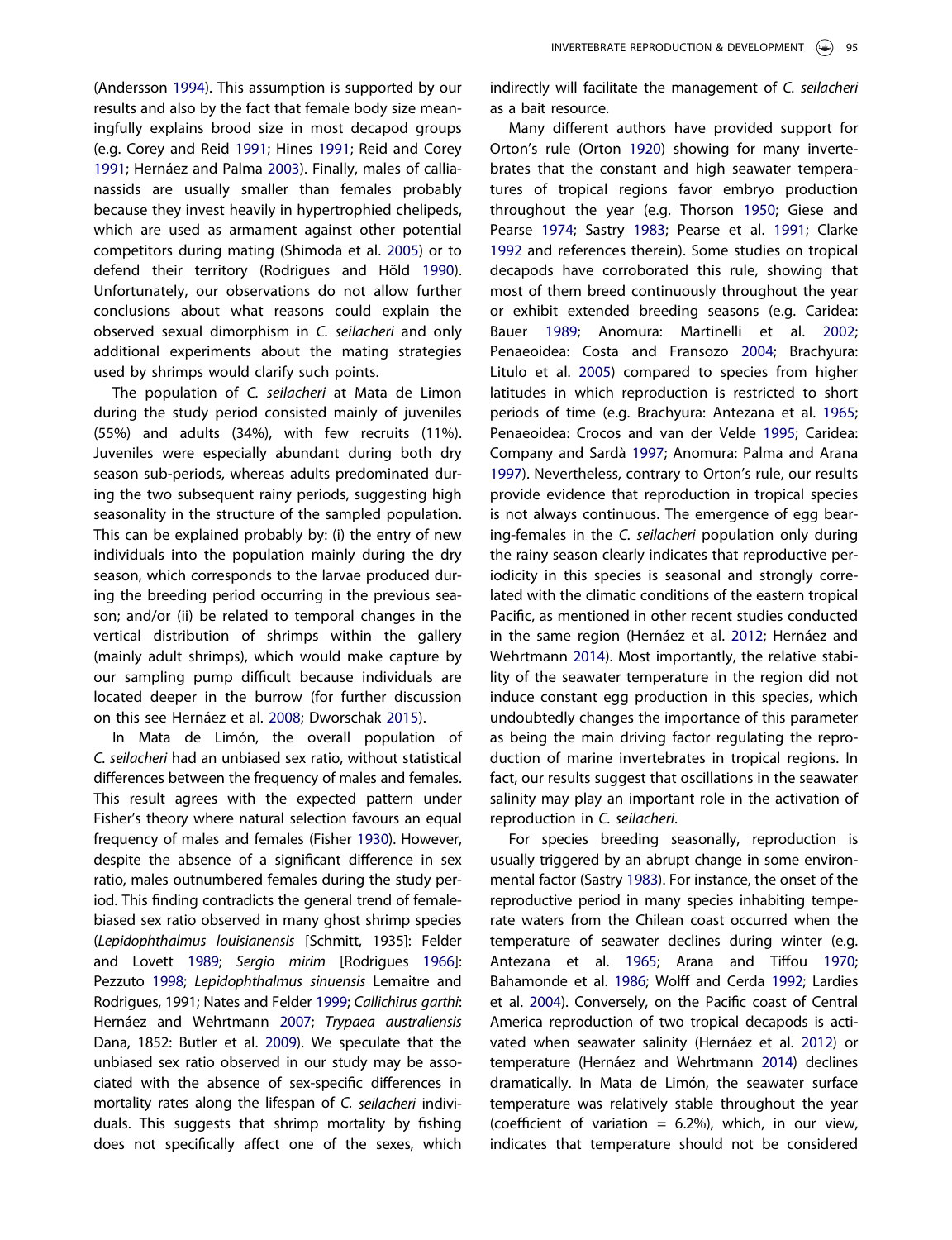the unique triggering factor of reproduction in C. seilacheri. However, salinity showed a marked seasonal change (coefficient of variation  $= 40.7%$ ) and was correlated with the appearance of brooding females  $(r = -0.67)$ . Therefore, salinity may be a critical factor for the onset of reproduction in C. seilacheri, although additional studies are necessary to test the importance of other factors possibly regulating the reproduction of this species.

<span id="page-9-6"></span>Several past studies underline the difficulty of sampling large numbers of ovigerous females of callianassid species. In fact, the reported percentage of ovigerous females for callianassids in the literature varies between 6 and 27% (calculated over all sampled individuals), which is consistent with our findings for C. seilacheri ([Table 1](#page-9-0)). Several researchers have pointed out that ovigerous females of Callianassidae tend to be located closer to the entrance of the burrows to ventilate their eggs and optimize offspring release, which would facilitate their capture by suction pumps (Rowden and Jones [1994](#page-12-31); Nates and Felder [1999;](#page-12-25) Rosa Filho et al. [2013\)](#page-12-19). This suggests that the small proportion of ovigerous females reported by us and many other authors is not an outcome of the sampling method but might be related to a low probability of encounters between sexual partners due to the cryptic and solitary lifestyle of most callianassid species, including C. seilacheri, whose individuals solitarily inhabit their galleries (Hernáez and Granda-Rodríguez [2015\)](#page-11-10).

<span id="page-9-5"></span>Fecundity increased with body size in C. seilacheri as reported for other species of ghost shrimps (Hanekom and Erasmus [1989](#page-11-30); Souza et al. [1998](#page-11-31); Berkenbusch and Rowden [2000](#page-10-4); Botter-Carvalho et al. [2007;](#page-10-5) Hernáez et al. [2008](#page-11-12); for an exception, see, [2012](#page-11-5)). This species produced a smaller number of eggs than other Callichirus species [\(Table 2](#page-9-1)), which might be explained by the smaller body size of C. seilacheri individuals when compared to other larger callianassids, which brood a substantially greater number of eggs. For instance, an average-sized C. seilacheri female roughly carries seven times fewer eggs than an average-sized female of C. garthi, a species with a CL 1.5 times larger than C. seilacheri ([Table 2](#page-9-1)). These differences together with the absence of a volumetric relationship between the number of eggs and cephalothorax length for C. seilacheri support the main generalization that female size is the major constraint for egg brooding in decapods (e.g. Corey and Reid [1991](#page-11-19); Hines [1991;](#page-11-20) Reid and Corey [1991;](#page-12-21) Hernáez and Palma [2003](#page-11-21), among others). In addition, although the size of the eggs carried by C. seilacheri increases with female size, this relationship is negatively allometric because egg size is not linearly related to cephalothorax length. Instead, egg size increases as the physical space available to the embryo inside the egg also increases during embryogenesis.

In conclusion, our findings confirm the observed pattern for other related species of Callianassidae in that females are often larger in body size than males. Also, the homogeneous structure of the sampled C. seilacheri population, characterized by a similar number of males

<span id="page-9-0"></span>Table 1. Population dynamics of ghost shrimps in natural environments. Comparison of the sampling period (in months), sex ratio, and the percentage of ovigerous females (OF) from populations of six different ghost shrimp species studied between 1998 and 2018. n.a. = the information is not indicated in the referred publication.

| <b>Species</b>           | Sampling period (months) | Sample size M: $F = total$ | OF (%) | Reference                     |
|--------------------------|--------------------------|----------------------------|--------|-------------------------------|
| Callichirus garthi       |                          | $267:313 = 580$            | 16.9   | Hernáez and Wehrtmann (2007)  |
| C. major                 | 14                       | $707:720 = 1427$           | 21.8   | Botter-Carvalho et al. (2007) |
| C. seilacheri            |                          | $234:222 = 456$            | 13.5   | Present study                 |
| Lepidophthalmus bocourti |                          | $227:272=499$              | 6.3    | Hernáez et al. (2012)         |
| L. siriboia              |                          | $753:515 = 1268$           | 27.0   | Rosa Filho et al. (2013)      |
| Sergio mirim             | 54                       | $739:1020 = 1759$          | n.a.   | Pezzuto (1998)                |

<span id="page-9-1"></span>Table 2. Reproductive aspects of American ghost shrimps. Ovigerous female size (CL, cephalothoracic length), number of eggs (NE), egg length (EL), and the number of larval stages of eight callianassid shrimp species from the Americas. When possible, reproductive parameters were based on females with recently extruded eggs. n.a. = Information is not available in publication.

| CL(mm)                    | NE(eggs)           | EL(mm)              | Number of larval stages |
|---------------------------|--------------------|---------------------|-------------------------|
| 21.7 $\mathrm{^{\prime}}$ | 17450 <sup>A</sup> | $0.89^{h}$          |                         |
| $13.0^\circ$              | $4565^{\circ}$     | 0.79                | $4 - 5^{U}$             |
| $14.6^{\circ}$            | 2387 <sup>E</sup>  | 0.71                | n.a.                    |
| 15.3'                     | 2002 <sup>F</sup>  | $0.87$ <sup>t</sup> |                         |
| n.a.                      | $598^G$            | 1.01 <sup>H</sup>   |                         |
| n.a.                      | $258^G$            | $1.22^{\circ}$      |                         |
| n.a.                      | 825'               | 1.08 <sup>H</sup>   |                         |
| 14 <sup>L</sup>           | 3900 <sup>L</sup>  | 0.62                | rM                      |
|                           |                    | --                  |                         |

<span id="page-9-4"></span><span id="page-9-3"></span><span id="page-9-2"></span>A: [Hernáez \[date unknown\]](#page-11-13); B: Aste and Retamal [\(1983\)](#page-10-12); C: Peiró et al. ([2014\)](#page-12-32); D: Strasser and Felder [\(2000\)](#page-12-33); E: present study; F: Hernáez et al. ([2012](#page-11-5)); G: Nates et al. ([1997](#page-12-34)) H: Felder and Rodrigues [\(1993\)](#page-11-17); I: Nates and Felder [\(1999](#page-12-25)); J: Rosa Filho et al. [\(2013](#page-12-19)); K: Abrunhosa et al. [\(2005\)](#page-10-13); L: Dumbauld et al. ([1996](#page-11-32)); M: Buncic [\(2010](#page-11-33)).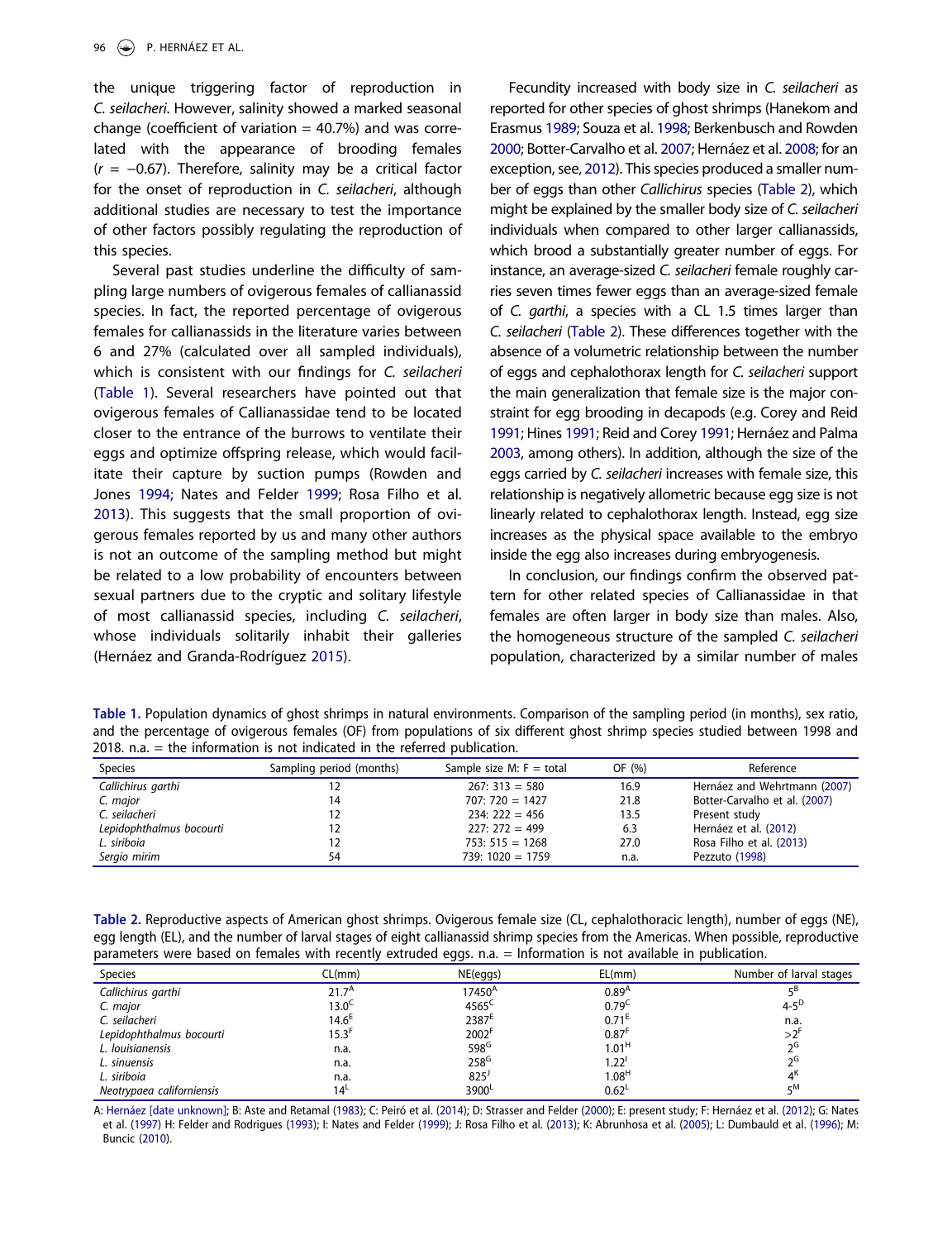and females, suggests that the mortality of ghost shrimps for fishing, as a result of constant removal of individuals from the population by bait gatherers has not been strong enough to affect both reproduction and recruitment of the species at this site. More importantly, our outcomes provide further evidence for the predominance of a seasonal breeding pattern in marine invertebrates from the tropical eastern Pacific. In fact, our evidence constitutes the third case of seasonal reproduction for a decapod species from the same tropical region. The breeding cycle in C. seilacheri seems to be adapted to the superimposition of a dry/wet season where low salinity is a proximate factor of reproduction, and seasonal productivity induced by rainy season nutrient input is an ultimate factor for larval development. This suggests to us that C. seilacheri also synchronizes their breeding cycle with the seasonal climate of the Pacific coast because environmental conditions during the wet season are more advantageous for larval release, given flooding of the river system with large amounts of freshwater may favor larval dispersal more effectively than in the dry season. This assumption is supported by the fact that many estuarine species export their larvae to adjacent coastal or offshore marine areas, where the conditions for larval development are more favorable (Strathmann [1982](#page-12-35)). Therefore, the well-known paradigm about continuous reproduction in tropical species should be reformulated, since there are many exceptions to this model (Bauer [2004](#page-10-6)), for marine species and decapod crustaceans, including this work. In addition, future studies should answer whether the observed reproductive pattern of C. seilacheri is correlated with other environmental factors varying with latitude or is it a phylogenetically based trait, inherited from a common ancestor. Such information will be essential for improving our knowledge about the different breeding patterns occurring in invertebrates from tropical regions.

#### <span id="page-10-14"></span>Acknowledgments

The first author is grateful to Alexandra Gamboa for her help during some sampling activities. Part of the material described herein was collected during the project entitled 'Diversity of intertidal ghost shrimps (Axiidea, Callianassidae) from Pacific coast of Costa Rica', which was supported by the IdeaWild Foundation. The first author thanks CAPES-Brazil (2010–2012) and CONICYT-Chile (2012–2013) for his doctoral fellowship. A special thanks to CNPq (National Council for Scientific and Technological Development – # 303286/2016- 4), for the research aid towards MAAP.

# Disclosure statement

No potential conflict of interest was reported by the authors.

# Funding

This work was supported by the Comisión Nacional de Investigación Científica y Tecnológica [CONICYT DOCTORADO BECAS CHILE/2012 [#72130002]].

# **ORCID**

Patricio Hernáez **http://orcid.org/0000-0002-3785-2050** Rafael Campos Duarte **http://orcid.org/0000-0001-7059-**3129

#### References

- <span id="page-10-13"></span>Abrunhosa FA, Pires MAB, Lima JF, Coelho-Filho PA. [2005.](#page-9-2) Larval development of Lepidophthalmus siriboia Felder & Rodrigues, 1993 (Decapoda: Thalassinidea) from the Amazon region, reared in the laboratory. Acta Amaz. 35:77–84.
- <span id="page-10-2"></span>Amador JA, Alfaro EJ, Lizano OG, Magaña VO. [2006.](#page-1-4) Atmospheric forcing of the eastern tropical Pacific: a review. Prog Oceanogr. 69:101–142.
- <span id="page-10-7"></span>Andersson M. [1994.](#page-8-0) Sexual selection. Princeton: Princeton Universiy Press.
- <span id="page-10-9"></span>Antezana T, Fagetti E, López MT. [1965.](#page-8-1) Observaciones bioecologicas en decapodos comunes de Valparaíso. Rev Biol Mar. 12:1–58.
- <span id="page-10-10"></span>Arana P, Tiffou M. [1970](#page-8-1). Madurez sexual, sexualidad y fecundidad del camarón nylon (Heterocarpus reedi). Investig Mar. 1:261–284.
- <span id="page-10-1"></span>Asnani GC. [1993.](#page-1-5) Tropical meteorology. 1st ed. Pashan: Indian Institute of Tropical Meteorology.
- <span id="page-10-12"></span>Aste A, Retamal MA. [1983.](#page-9-3) Desarrollo larval de Callianassa garthi Retamal, 1975 bajo condiciones de laboratorio. Cienc y Tecnol Mar. 7:5–26.
- <span id="page-10-3"></span>Ayón-Parente M, Hendrickx ME, Ríos-Jara E, Salgado-Barragán J. [2014.](#page-2-0) Records of mud shrimps (Crustacea: Decapoda: Axiidea and Gebiidae) from Pacific Mexico. J Mar Biol Assoc UK. 94:369–388.
- <span id="page-10-11"></span>Bahamonde N, Henríquez G, Zuleta A, Bustos H, Bahamonde R. [1986.](#page-8-2) Population dynamics and fisheries of squat lobsters, family Galatheidae, in Chile. In: Jamieson GS, Bourne N, editors. North Pacific Workshop on stock assessment and management of invertebrates. Can Spec Publ Fish Aquat Sci. 92:254-268.
- <span id="page-10-8"></span>Bauer RT. [1989.](#page-8-3) Continuous reproduction and episodic recruitment in nine shrimp species inhabiting a tropical seagrass meadow. J Exp Mar Biol Ecol. 127:175–187.
- <span id="page-10-0"></span>Bauer RT. [1992.](#page-1-6) Testing generalizations about latitudinal variation in reproduction and recruitment patterns with sicyoniid and caridean shrimp species. Invertebr Reprod Dev. 22:193–202.
- <span id="page-10-6"></span>Bauer RT. [2004.](#page-7-3) Remarkable shrimps: adaptations and natural history of the Carideans. Oklahoma: University of Oklahoma Press.
- <span id="page-10-4"></span>Berkenbusch K, Rowden AA. [2000](#page-7-4). Latitudinal variation in the reproductive biology of the burrowing ghost shrimp Callianassa filholi (Decapoda: Thalassinidea). Mar Biol. 136:497–504.
- <span id="page-10-5"></span>Botter-Carvalho ML, Santos PJP, Carvalho PVVC. [2007.](#page-7-5) Population dynamics of Callichirus major (Say, 1818)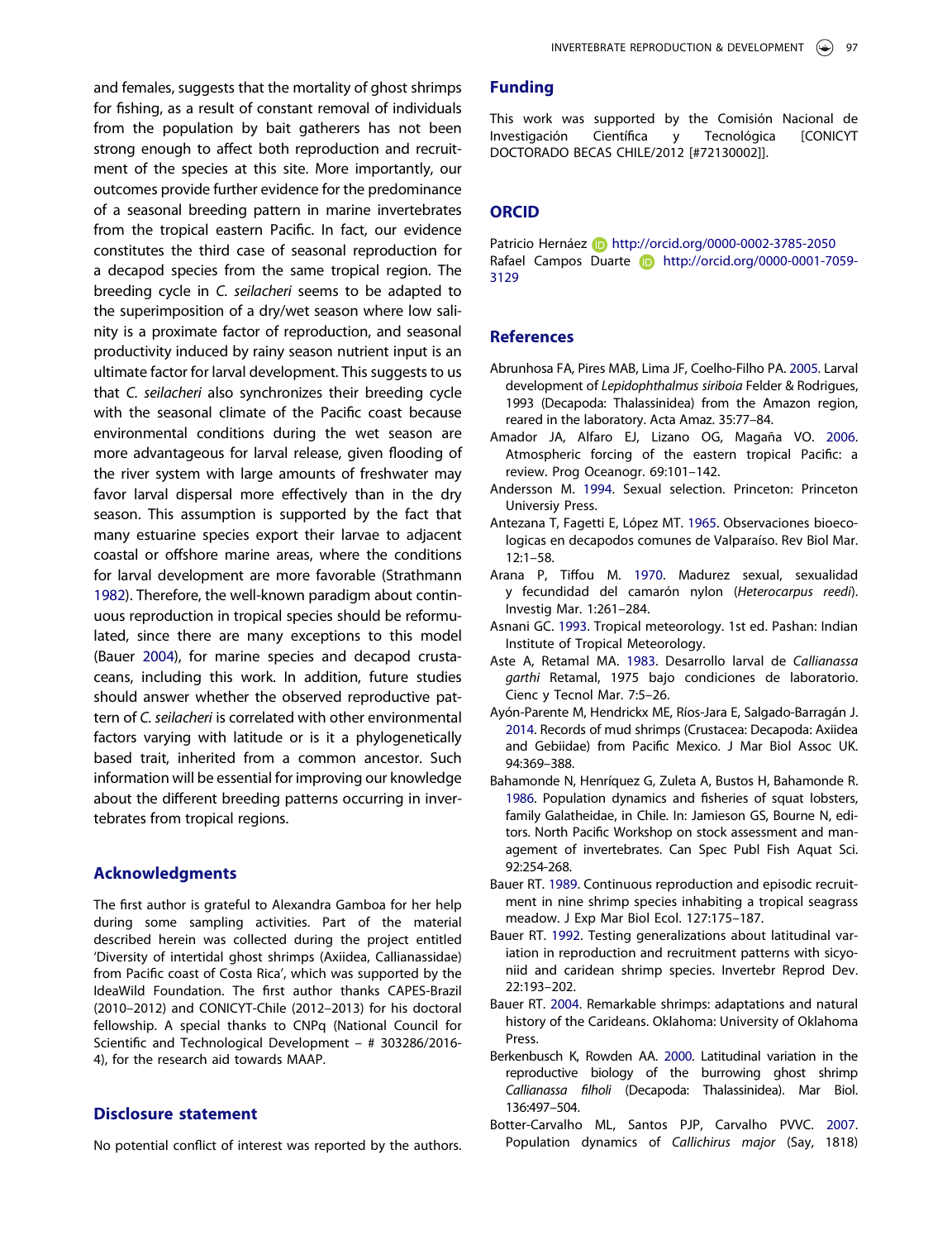(Crustacea, Thalassinidea) on a beach in northeastern Brazil. Estuar Coast Shelf Sci. 71:508–516.

- <span id="page-11-6"></span>Brenes CL, Coen JE, Chelton DB, Enfield DB, León S, Ballestero D. [2003](#page-1-7). Wind driven upwelling in the Gulf of Nicoya, Costa Rica. Int J Remote Sens. 24:1127–1133.
- <span id="page-11-33"></span>Buncic M. [2010](#page-9-4). Interannual differences in the estuarine ghost shrimp. Neotrypaea californiensis. San Jose State University, USA.
- <span id="page-11-25"></span>Butler SN, Manieka R, Bird FL. [2009](#page-8-4). Population biology of the ghost shrimps, Trypaea australiensis and Biffarius arenosus (Decapoda: thalassinidea), in Western Port, Victoria. Mem Museum Victoria. 66:43–59.
- <span id="page-11-16"></span>Cameron AC, Trivedi PK. [1998](#page-4-0). Regression analysis of count data. New York: Cambridge University Press.
- <span id="page-11-3"></span>Cameron RA. [1986](#page-1-8). Reproduction, larval occurence and recruitment in Caribbean sea urchins. Bull Mar Sci. 39:332–346.
- <span id="page-11-1"></span>Clarke A. [1992](#page-1-9). Reproduction in the cold: thorson revisited. Invertebr Reprod Dev. 22:175–183.
- <span id="page-11-28"></span>Company JB, Sardà F. [1997.](#page-8-5) Reproductive patterns and population characteristics in five deep-water pandalid shrimps in the Western Mediterranean along a depth gradient (150–1100 m). Mar Ecol Prog Ser. 148:49–58.
- <span id="page-11-19"></span>Corey S, Reid DM. [1991.](#page-8-6) Comparative fecundity of decapod crustaceans: I. The fecundity of thirty-three species of nine families of caridean shrimp. Crustaceana. 60:270–294.
- <span id="page-11-18"></span>Correa C, Thiel M. [2003.](#page-7-3) Mating systems in caridean shrimp (Decapoda: Caridea) and their evolutionary consequences for sexual dimorphism and reproductive biology. Rev Chil Hist Nat. 76:187–203.
- <span id="page-11-4"></span>Cortés J. [1997.](#page-1-10) Comunidades coralinas y arrecifes del Area de Conservación Guanacaste, Costa Rica. Rev Biol Trop. 44–45:623–625.
- <span id="page-11-26"></span>Costa RC, Fransozo A. [2004.](#page-8-7) Reproductive biology of the shrimp Rimapenaeus constrictus (Decapoda, Penaeidae) in the Ubatuba region of Brazil. J Crustac Biol. 24:274–281.
- <span id="page-11-27"></span>Crocos PJ, van der Velde TD. [1995](#page-8-8). Seasonal, spatial and interannual variability in the reproductive dynamics of the grooved tiger prawn Penaeus semisulcatus in Albatross Bay, Gulf of Carpentaria, Australia: the concept of effective spawning. Mar Biol. 122:557–570.
- <span id="page-11-31"></span>de Souza JRB, Borzone CA, Brey T. [1998](#page-9-5). Population dynamics and secondary production of Callichirus major (Crustacea Thalassinidea) on a southern Brazilian sandy beach. Arch Fish Mar Res. 46:151–164.
- <span id="page-11-32"></span>Dumbauld BR, Armstrong DA, Feldman KL. [1996](#page-9-2). Life-history characteristics of two sympatric thalassinidean shrimps, Neotrypaea californiensis and Upogebia pugettensis, with implications for oyster culture. J Crustac Biol. 16:689–708.
- <span id="page-11-22"></span>Dworschak PC. [2015.](#page-8-9) Methods collecting Axiidea and Gebiidea (Decapoda): a review. Ann des Naturhistorischen Museums Wien, B. 117:5–21.
- <span id="page-11-9"></span>Felder DL. [2001](#page-2-1). Diversity and ecological significance of deep-burrowing macrocrustaceans in coastal tropical waters of the Americas (Decapoda: Thalassinidea). Interciencia. 26:440–449.
- <span id="page-11-24"></span>Felder DL, Lovett DL. [1989](#page-8-10). Relative growth and sexual maturation in the estuarine ghost shrimp Callianassa louisianensis Schmitt, 1935. J Crustac Biol. 9:540–553.
- <span id="page-11-17"></span>Felder DL, Rodrigues SA. [1993.](#page-7-6) Reexamination of the ghost shrimp Lepidophthalmus louisianensis (Schmitt, 1935) from the northern gulf of Mexico and comparison to L. siriboia,

new species, from Brazil (Decapoda: thalassinidea: callianassidae). J Crustac Biol. 13:357–376.

- <span id="page-11-23"></span>Fisher RA. [1930](#page-8-11). The genetical theory of natural selection. Oxford: Clarendon Press.
- <span id="page-11-15"></span>Gayanilo FC, Sparre P, Pauly D. [1996](#page-4-1). FAO-ICLARM stock assessment tools: user's guide. Rome: FAO-ICLARM. 23 pages.
- <span id="page-11-0"></span>Giese AC, Pearse JS. [1974](#page-1-11). Introduction: general principles. In: Giese AC, Pearse JS, editors. Reprod mar invertebr acoelomate pseudocoelomate metazoans. New York: Academic Press; p. 1–49.
- <span id="page-11-7"></span>Glynn P, Druffel E, Dunbar R. [1983](#page-1-12). A dead Central American coral reef tract: possible link with the little ice age. J Mar Res. 41:605–637.
- <span id="page-11-30"></span>Hanekom N, Erasmus T. [1989.](#page-9-5) Determinations of the reproductive output of populations of a thalassinid prawn Upogebia africana (Ortmann) in the Swartkops estuary. South African J Zool. 24:244–250.
- <span id="page-11-2"></span>Hendler G. [1979.](#page-1-13) Reproductive periodicity of ophiuroids (Echinodermata: ophiuroidea) on the Atlantic and Pacific coasts of Panama. In: Stancyk SE, editor. Reprod ecol mar invertebr. Columbia: University of South Carolina Press; p. 145–156.
- <span id="page-11-8"></span>Hernáez P, Gamboa-González A, De Grave S. [2015.](#page-2-2) Callichirus garthi is a valid species, distinct from C. seilacheri (Decapoda: Axiidea: Callianassidae). Mar Biol Res. 11:990–997.
- <span id="page-11-10"></span>Hernáez P, Granda-Rodríguez H. [2015.](#page-2-3) La comunidad de Mata de Limón, Pacífico central de Costa Rica y la extracción de colonchos Callichirus seilacheri (Bott, 1955) (Decapoda: axiidea: callianassidae). Lat Am J Aquat Res. 43:575–580.
- <span id="page-11-14"></span>Hernáez P, Granda-Rodríguez H, Rio JPP, Pinheiro MAA. [2018.](#page-4-2) Morphological remarks in the ghost shrimp Callichirus seilacheri (Bott, 1955) (Decapoda, Callianassidae). Bol do Inst Pesca. 44:91–99.
- <span id="page-11-13"></span>Hernáez P, João MCA. [\[date unknown\]](#page-2-4). Social structure, sexual dimorphism and relative growth in the ghost shrimp Callichirus seilacheri (Bott, 1955) (Decapoda, Axiidea, Callianassidae) from the tropical eastern Pacific. Mar Biol Res. doi: [10.1080/17451000.2018.1529415](https://doi.org/10.1080/17451000.2018.1529415))
- <span id="page-11-21"></span>Hernáez P, Palma S. [2003.](#page-8-12) Fecundidad, volumen del huevo y rendimiento reproductivo de cinco especies de porcelánidos intermareales del norte de Chile (Decapoda, Porcellanidae). Invest Mar Valparaíso. 31:35–46.
- <span id="page-11-12"></span>Hernáez P, Palma S, Wehrtmann IS. [2008](#page-2-5). Egg production of the burrowing shrimp Callichirus seilacheri (Bott 1955) (Decapoda, Callianassidae) in northern Chile. Helgol Mar Res. 62:351–356.
- <span id="page-11-5"></span>Hernáez P, Villegas-Jiménez E, Villalobos-Rojas F, Wehrtmann IS. [2012.](#page-1-10) Reproductive biology of the ghost shrimp Lepidophthalmus bocourti (A. Milne-Edwards, 1870) (Decapoda: Axiidea: Callianassidae): a tropical species with a seasonal reproduction. Mar Biol Res. 8:635–643.
- <span id="page-11-11"></span>Hernáez P, Wehrtmann IS. [2007](#page-2-6). Population biology of the burrowing shrimp Callichirus seilacheri (Decapoda: callianassidae) in northern Chile. Rev Biol Trop. 55:141–152.
- <span id="page-11-29"></span>Hernáez P, Wehrtmann IS. [2014](#page-8-13). Breeding cycle of the red squat lobster Pleuroncodes monodon H. Milne Edwards, 1837 (Decapoda, Muninidae) from deepwater Pacific of Costa Rica. Mar Ecol. 35:204–211.
- <span id="page-11-20"></span>Hines AH. [1991](#page-8-6). Fecundity and reproductive output in nine species of Cancer crabs (Crustacea, Brachyura, Cancridae). Can J Fish Aquat Sci. 48:267–275.